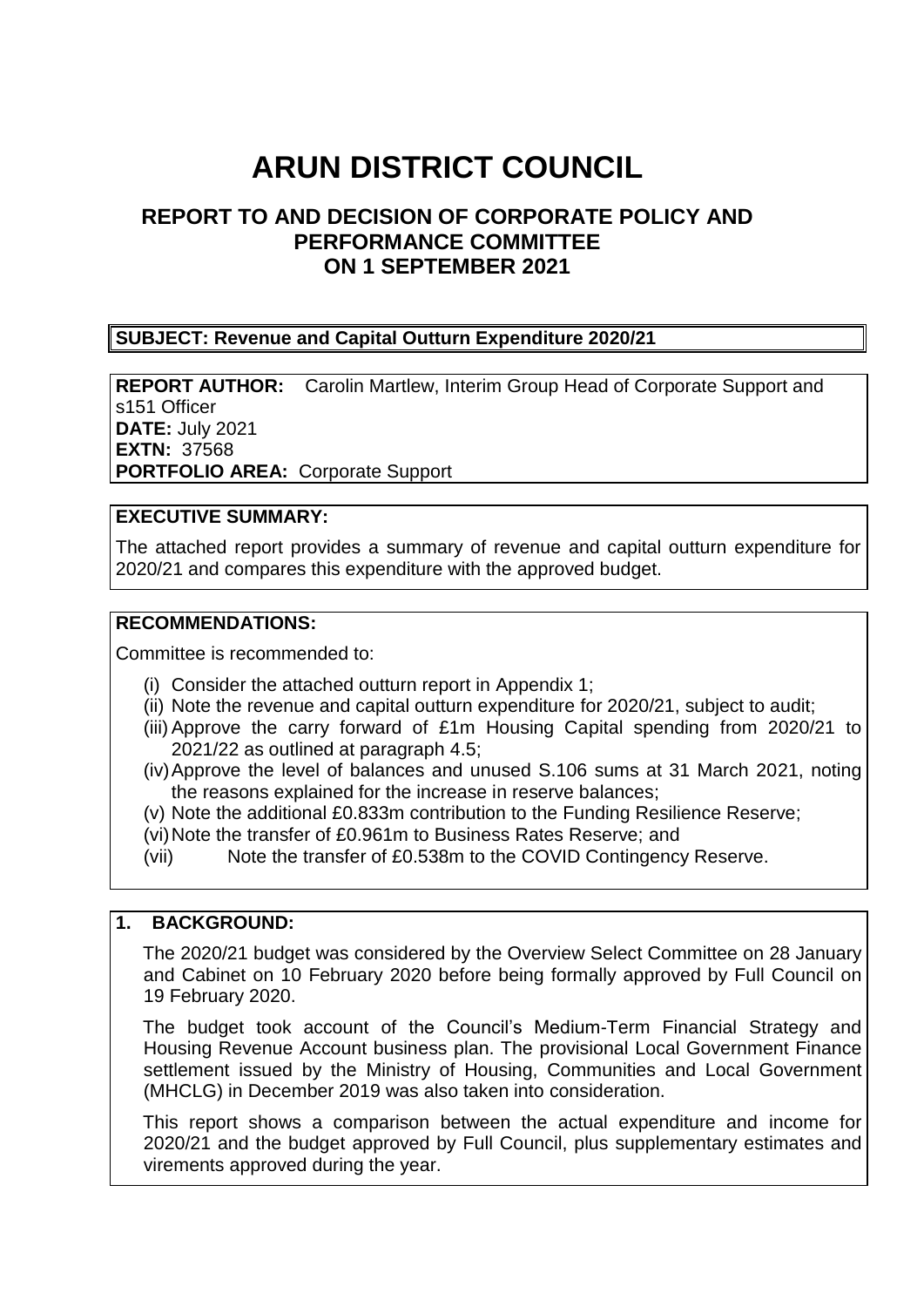Progress against the budget was closely monitored during the year and monitoring statements were considered by Cabinet at regular intervals. Unforeseen requirements were reported to Cabinet members or Cabinet. Where no funding source could be identified, approval for supplementary estimates were sought from Full Council. During the year a number of expenditure items were identified as corporate underspend (due to sound management) which was utilised as a source for virement to minimise the number of supplementary estimates during the year. 2020/21 has been an exceptional year due to the impact of the ongoing COVID19 pandemic, with significant under and over spending against the budget, combined with large amounts of central government support. Early in the pandemic, the Council identified approx. £1m of savings in the 2020/21 budget. These were used to support the Council's response to the pandemic.

It is important to note that the statutory deadlines for the preparation of the Accounts (Accounts and Audit Regulations 2020) have been changed for 2020/21, similar to 2019/20 due to the ongoing impact of Covid-19.

The statutory deadline for the approval of the Accounts has been moved to 30 September 2021 (previously 31 July; amended to 30 November 2020). The draft Accounts, subject to audit were published on the Council's website on 23 July 2021. The External Auditor has advised that the year end audit cannot be provided until November 2021. The Group Head of Corporate Support and S151 Officer has expressed the Council's concerns regarding this delay. Assurance has been received that the Auditors have accepted responsibility for the delay and no criticism of the Council will be made. It is expected that the Council's Statement of Accounts for 2020/21 will be submitted to the Audit and Governance Committee in December 2021 or January 2022. The draft (unaudited) Statement of Accounts and Annual Governance Statement are available on the Council's website using the link: [Financial Information.](http://www.arun.gov.uk/financial-information)

#### **2. PROPOSAL(S):**

Corporate Policy and Performance Committee is requested to consider the attached report which contains details of the revenue and capital outturn expenditure and specific reserve transactions for 2020/21; and the level of balances and unused S.106 sums at 31 March 2021.

#### **3. OPTIONS:** n/a

#### **4. CONSULTATION:**

| Has consultation been undertaken with:                                                                                    | YES        | <b>NO</b> |
|---------------------------------------------------------------------------------------------------------------------------|------------|-----------|
| <b>Relevant Town/Parish Council</b>                                                                                       |            |           |
| <b>Relevant District Ward Councillors</b>                                                                                 |            |           |
| Other groups/persons (please specify)                                                                                     |            |           |
| 5.<br>ARE THERE ANY IMPLICATIONS IN RELATION TO<br>THE FOLLOWING COUNCIL POLICIES:<br>(Explain in more detail at 6 below) | <b>YES</b> | <b>NO</b> |
| Financial                                                                                                                 |            |           |
| Legal                                                                                                                     |            |           |
| Human Rights/Equality Impact Assessment                                                                                   |            |           |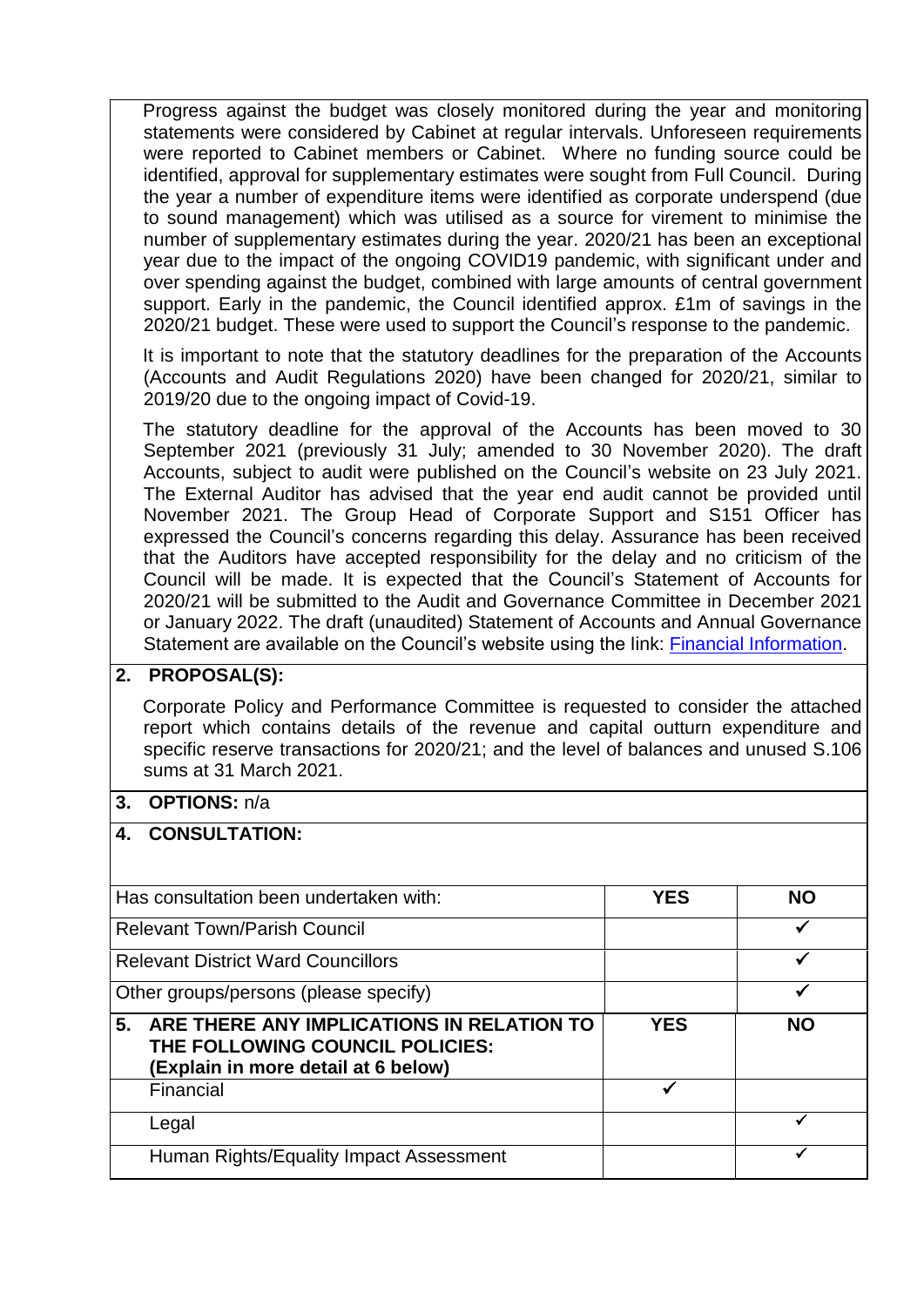| Community Safety including Section 17 of Crime &<br>Disorder Act |  |
|------------------------------------------------------------------|--|
| Sustainability                                                   |  |
| Asset Management/Property/Land                                   |  |
| Technology                                                       |  |
| Other (please explain)                                           |  |
|                                                                  |  |

#### **6. IMPLICATIONS:**

The report provides a comparison between the actual income and expenditure for 2020/21 and the budget approved for the year.

#### **7. REASON FOR THE DECISION:**

To ensure that Members are fully aware of the Council's outturn for 2020/21; and the level of reserves at 31 March 2021, which will be available for use in future years.

### **8. BACKGROUND PAPERS:**

Budget 2020/21 and Draft Statement of Accounts 2020/21 Financial Information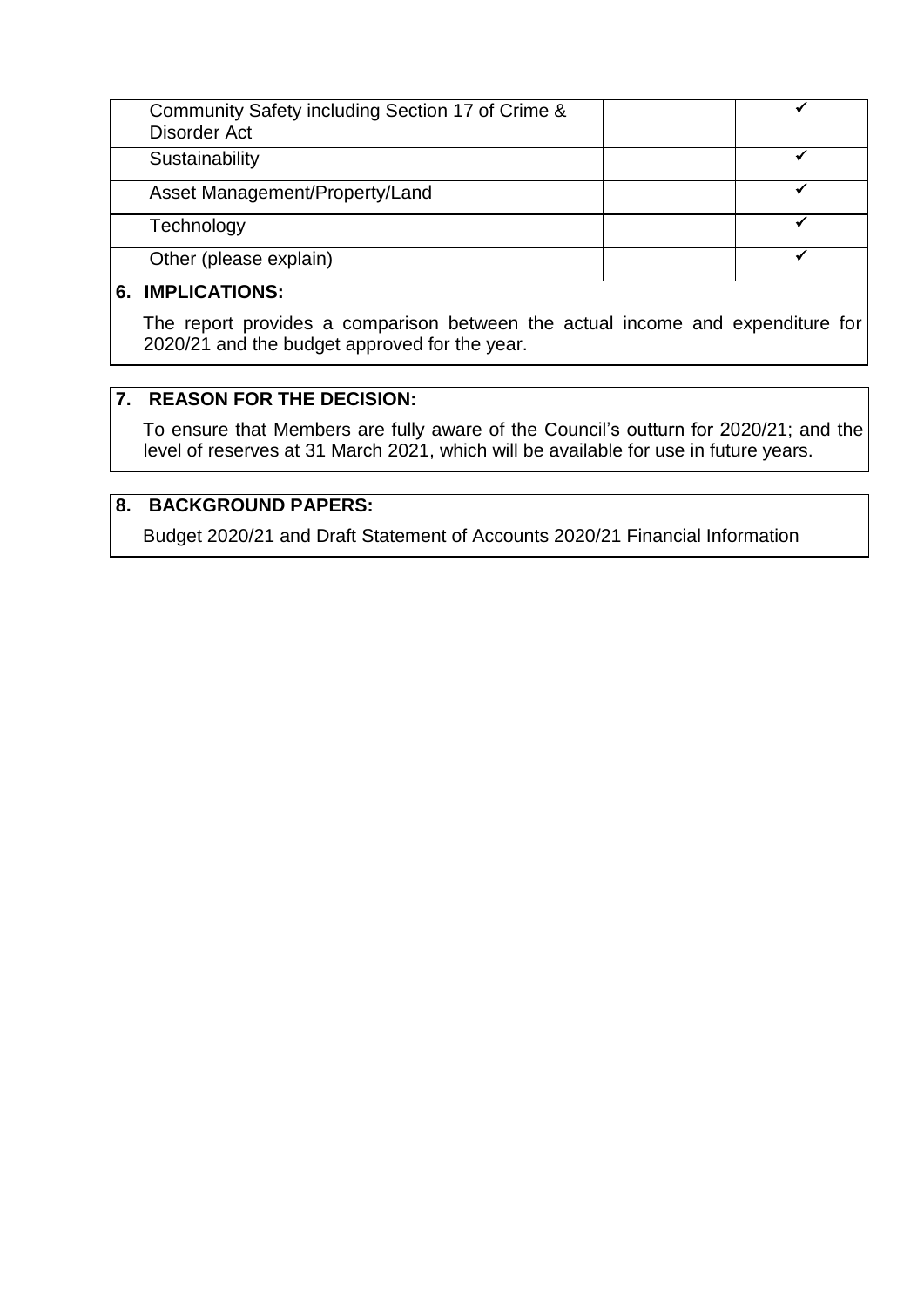### **ARUN DISTRICT COUNCIL REVENUE AND CAPITAL OUTTURN REPORT 2020/21 – Corporate Policy and Performance Committee 1 September 2021**

#### **1. Introduction**

- 1.1 This report sets out the Capital, Housing Revenue and General Fund Revenue outturn performance against budget for 2020/21. The report compares actual expenditure and income with the budget originally approved by Council on 19 February 2020 plus supplementary estimates and virements approved during the year.
- 1.2 The report comprises of:
	- General Fund Revenue Summary (Appendix A);
	- Housing Revenue Account (Appendix B);
	- Capital and Asset Management Statement (Appendix C);
	- Capital Receipts (Appendix D):
	- Earmarked Reserves Statement (Appendix E); and
	- S.106 Summary.

### **2. General Fund Summary (Appendix A)**

- 2.1 The General Fund outturn summary is included at Appendix A. The original budget for 2020/21 anticipated a reduction in the level of General Fund Reserve of £617k. During the year seven supplementary estimates totalling £1,053k were approved:
	- Three to provide Covid-19 assistance for the Leisure Contract, £406k (15/07/2020), £192k (26/11/2020) and £178k (13/01/2021);
	- Two for Planning Appeals £40k (16/09/2020) and £33k (17/03/2021);
	- One for HMO Licensing work £20k (25/01/2021); and
	- One for Sunken Gardens £184k (13/01/2021).

These changes resulted in a total approved budgeted draw down from General Fund Reserves of £1.670m.

2.2 The change in the planned original budget General Fund Reserve movement due to supplementary estimates is shown in the table below:

|                                              | £'000 | £'000 |
|----------------------------------------------|-------|-------|
| <b>Original Budget</b>                       |       | 617   |
| Assistance for Leisure Contract (1)          | 406   |       |
| Assistance for Leisure Contract (2)          | 192   |       |
| Assistance for Leisure Contract (3)          | 178   |       |
| <b>Planning Appeal</b>                       | 40    |       |
| <b>Planning Appeal</b>                       | 33    |       |
| <b>HMO Licensing Work</b>                    | 20    |       |
| <b>Sunken Gardens</b>                        | 184   |       |
| Total approved General Fund Movement 2020/21 |       | 1,053 |
| <b>Total approved Budget 2020/21</b>         |       | 1.670 |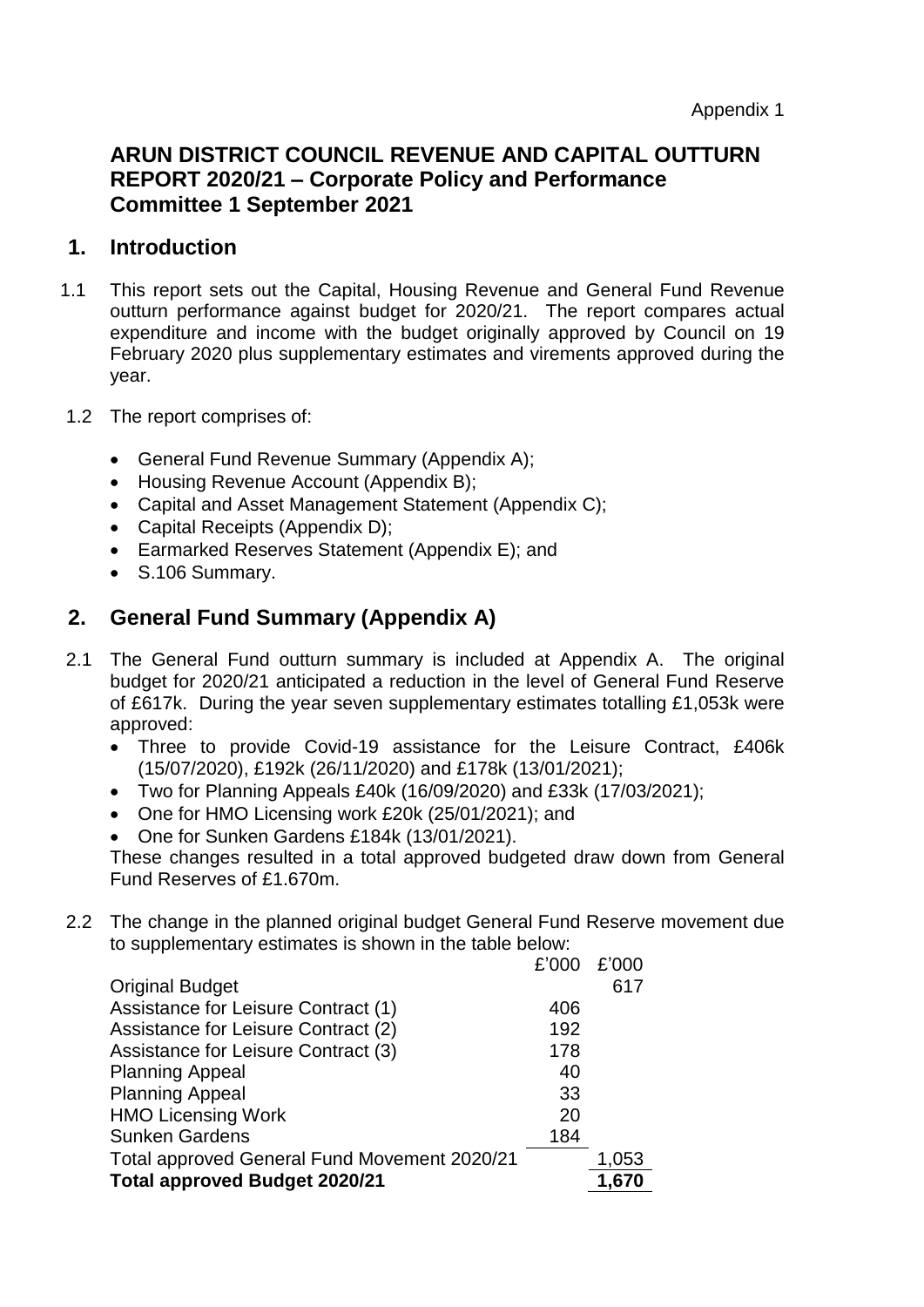Although supplementary estimates relating to the Leisure Contract of £776k were approved in the year, only £356k was required. Further detail is given in paragraph 2.11 below.

The outturn General Fund Reserve movement compared to original and current budget is summarised in the table below:

| <b>General Fund Movement 2020/21</b>      | Original<br><b>Budget</b><br>£'000 | Outturn<br>2020/21<br>£'000 |   |
|-------------------------------------------|------------------------------------|-----------------------------|---|
| <b>Net Budget Requirement</b>             |                                    |                             |   |
| <b>Cost of Service</b>                    | 17,742                             | 20,507                      |   |
| Contribution to/(from) earmarked reserves | (1, 454)                           | 13,394                      | * |
| <b>Other Corporate Costs</b>              | 9,949                              | 5,606                       |   |
| <b>Net Budget Requirement</b>             | 26,237                             | 39,507                      |   |
| <b>Financed by:</b>                       |                                    |                             |   |
| <b>Retained Business Rates</b>            | (3,669)                            | (2,683)                     |   |
| <b>Section 31 Grants</b>                  | (2,359)                            | (12, 172)                   | * |
| <b>New Homes Bonus</b>                    | (2, 295)                           | (2,295)                     |   |
| <b>Other non-ringfenced Grants</b>        | (713)                              | (5, 772)                    | * |
| <b>Council Tax</b>                        | (16, 584)                          | (16, 585)                   |   |
| <b>Total Financing</b>                    | (25, 620)                          | (39, 507)                   |   |
| <b>Taken from / Added to Balances</b>     | 617                                | 0                           |   |
| <b>General Fund Balance 1 April 2020</b>  | 6,459                              | 7,076                       |   |

Note \*: the change of £14.8m in contribution to earmarked reserves is largely explained by the increase in Section 31 grants and other non-ringfenced grants. Details of earmarked reserve balances are shown at Appendix E.

2.3 The General Fund variations against original budget are summarised in Appendix A. It should be noted that some of the variations against the original budget are due to accounting requirements (e.g. IAS19 pension adjustments) and the way the original budget is presented (Contingency budget). During the year contingency and miscellaneous budget items are vired to service areas; capital schemes; and contributions to earmarked reserves (if required for future years). Alternatively, if unrequired they are made available as part of identified savings (corporate underspend) that can be vired to fund unforeseen expenditure in order to minimise the use of supplementary estimates during the year.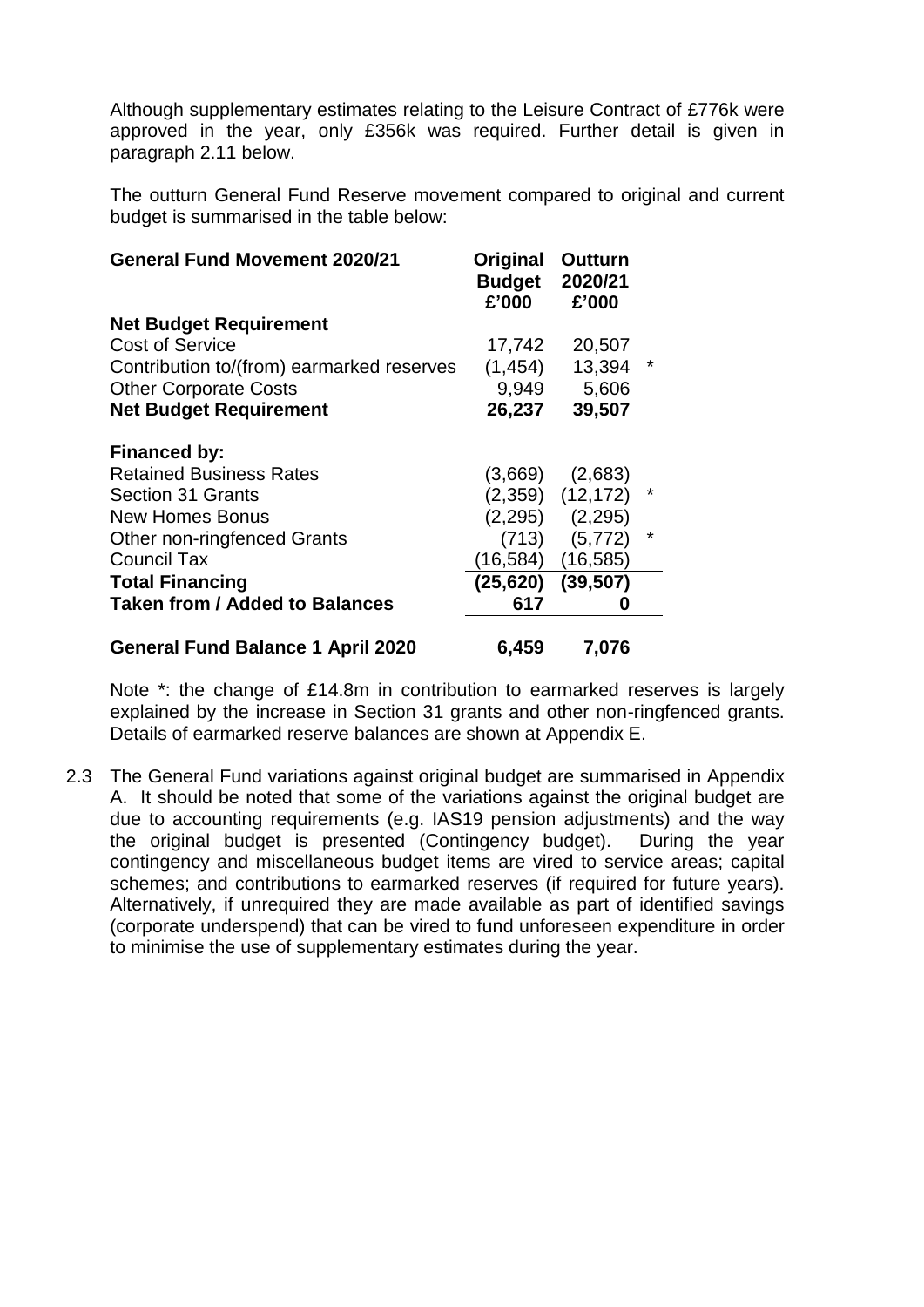2.4 The variations +/- £200k against original budget are summarised in the table and notes below:

| <b>Expected Use of Reserves 2020/21</b>               | £'000<br>617 |
|-------------------------------------------------------|--------------|
| <b>Favourable Variations</b>                          |              |
| Homelessness funding (Nightly paid accommodation      | (850)        |
| Establishment                                         | (494)        |
| Over-achieved Income (fees and charges)               | (206)        |
| <b>COVID-19 Support Grants</b>                        | (2,944)      |
| Use of Reserves not required in 2020/21               | (617)        |
| <b>Other Variations Net</b>                           | (267)        |
| <b>Total Favourable Variations</b>                    | (5,378)      |
| <b>Adverse Variations</b>                             |              |
| Leisure Centres (management fees)                     | 236          |
| <b>Council Tax Collection</b>                         | 204          |
| <b>Rent Rebates and Rent Allowance</b>                | 352          |
| Homelessness Expenditure (Nightly paid accommodation) | 1,004        |
| Under-achieved Income (fees and charges)              | 373          |
| Business rate losses reserve                          | 260          |
| <b>Transfer to Covid Contingency Reserve</b>          | 538          |
| <b>Transfer to Funding Resilience Reserve</b>         | 833          |
| <b>Transfer to Business Rates Reserves</b>            | 961          |
| <b>Total Adverse Variations</b>                       | 4,761        |
|                                                       |              |

#### **Change in General Fund Balance 2020/21 0**

- 
- 2.5 It is worth noting that the improved variation against budget was due in no small part to robust financial management. Members and officers received regular monitoring reports which highlighted the Council's financial position including the predicted underspend against current budget. The supplementary estimates approved by Full Council during the year were required for good governance as they draw Members' attention to significant additional expenditure in addition to the approved budget. The favourable outturn effectively meant that additional expenditure could be financed from underspends and savings identified during the year. It is important to note that some of the savings (e.g. establishment) are not known until the end of the year and cannot therefore be used to fund additional expenditure during the year.
- 2.6 When lockdown measures were introduced, Councils were instructed to minimise the number of people without accommodation. The gross extra spending incurred of £1.004m is shown above, which was partly offset by central government funding of £850k.
- 2.7 The Establishment favourable variation is largely due to an underspend in salaries during 2020/21, partly offset by the Corporate Vacancy allowance.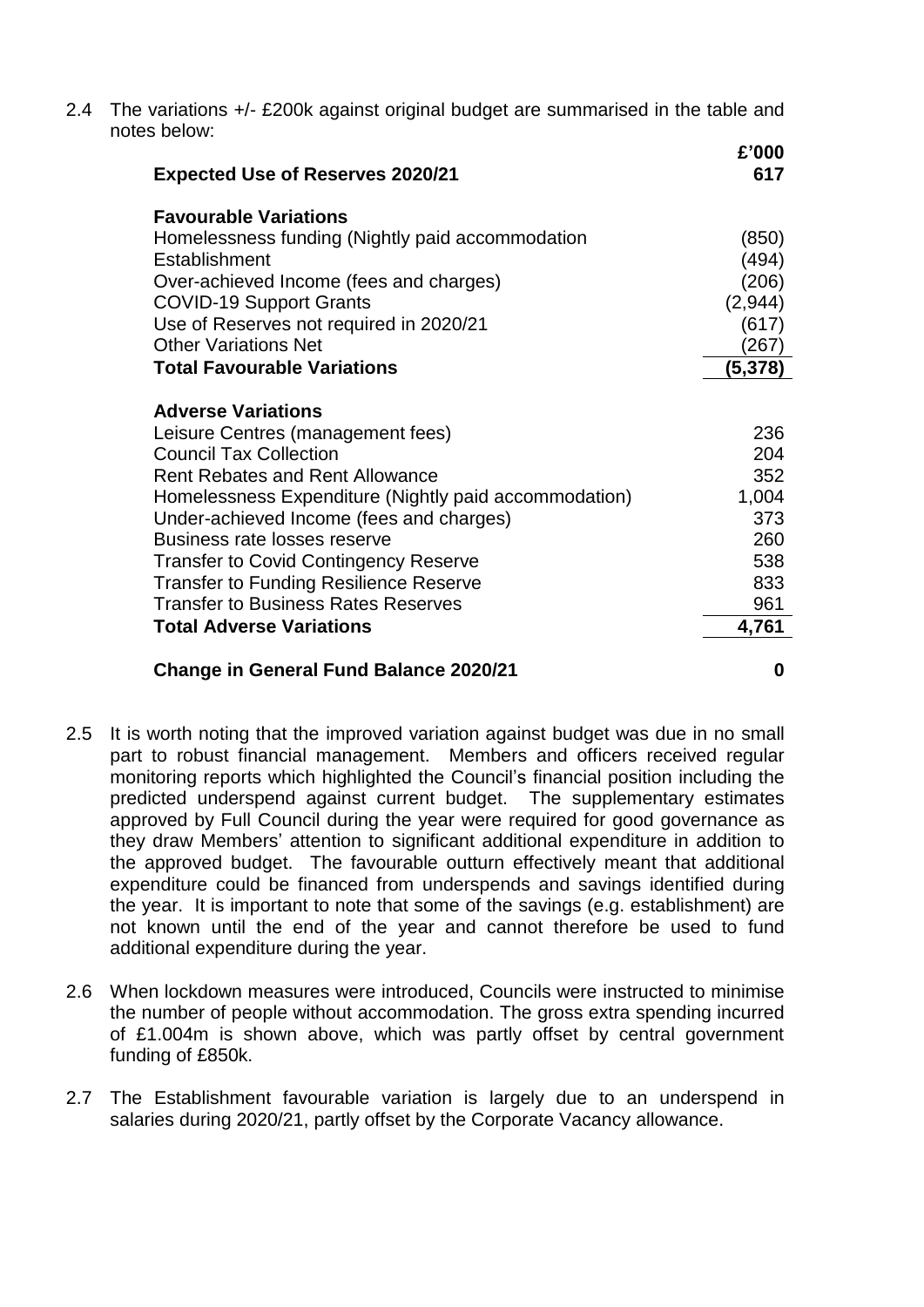- 2.8 The Council experienced both over and under achievement of expected income from fees and charges during 2020/21. As these were in some cases, significant amounts, they are shown in total in the above analysis. Over-achieved income in 2020/21 was largely from Development Control (£175k) due to significant increase in workload; the remainder was derived from Building Control fees.
- 2.9 The £2.944m of COVID 19 support shown as a favourable variance represents that part of central government support not used to offset additional spending/lost income in 2020/21. This partly arose due to the Council utilising its own resources and cutting back on spending. The Council recognises that the effects of the pandemic will continue in 2021/22 and transferred a total of £2.332m to earmarked reserves, shown in the adverse variations. These comprised:

|                                        | £'000 |
|----------------------------------------|-------|
| Transfer to Covid Contingency Reserve  | 538   |
| Transfer to Funding Resilience Reserve | 833   |
| Transfer to Business Rates Reserves    | 961   |
| Total                                  | 2,332 |

- 2.10 The transfer to the Funding Resilience Reserve will allow the Council 2 years to resolve issues with the base budget. The Business Rates Reserve was set aside to counteract the extreme volatility in the BRRS, mostly arising from backdated rating appeals. The COVID contingency reserve will allow the Council to reduce any financial issues arising from the pandemic in 2021/22.
- 2.11 The Council's leisure provider was severely affected by the pandemic with the centres forced to close by the government on three separate occasions. The Council was awarded £332k from the National Leisure Recovery Fund. Of this, £138k was applied to fund expenditure in the fourth quarter of 2020/21, with the balance available for 2021/22. The variation against budget of £356k relates to the Council supporting the leisure provider against its losses (applying the £776k of supplementary estimates). £572k was recovered through the government's income compensation scheme. The remaining balance of the leisure management fee was deferred until the end of the current contract and is included as long term debtors in the Statement of Accounts for 2020/21.
- 2.12 No recovery proceedings in court were undertaken during 2020/21 resulting in a loss of income of £204k. The adverse variation in Rent Rebates and Housing Benefit has arisen for a similar reason as no court proceedings were undertaken in respect of overpayments' recovery.
- 2.13 Areas of income under-achievement in 2020/21 are sundry property rentals (£230k), car parking income (£390k), licensing (£119k), pest control (£55k) and others (£23k). £444k of government support was used to reduce the loss to £373k. It should be noted that sundry property rentals were excluded from the sales, fees and charges compensation scheme. However, rental income mostly held up well with the main issue being from the Bognor Regis Arcade which had a £160k shortfall in income compared to budget.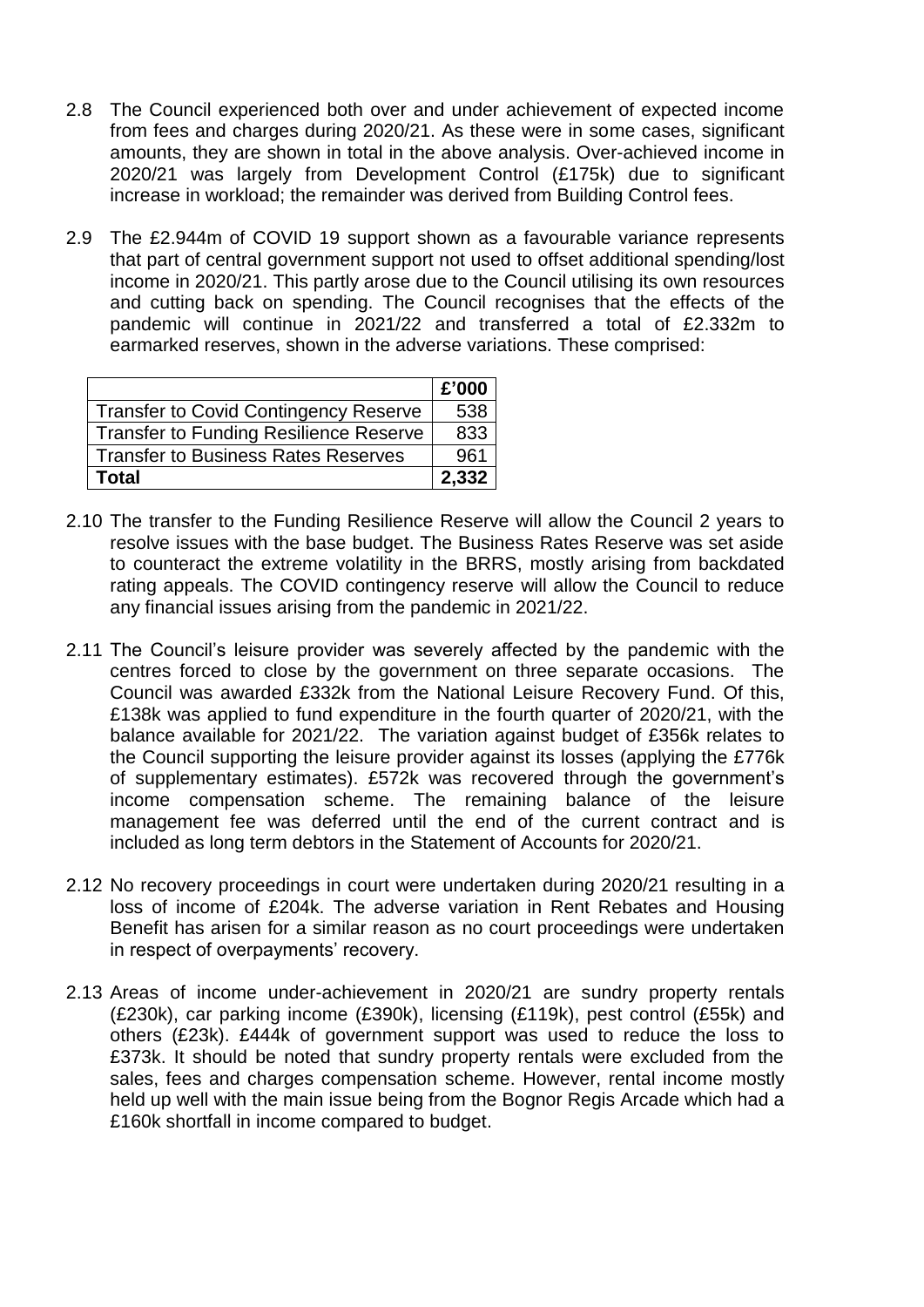- 2.14 As a result of ratepayer relief granted, £9.086m of income due to the Council was lost during 2020/21. Government grant of £8.826m was received which reduced the shortfall in the year to £260k.
- 2.15 The £267k remaining favourable variation is the sum of other favourable and adverse variations in the year which were less than £200k.
- 2.16 The graph below analyses £611k adverse outturn income variation by source and value. Income levels were expected to decline against projected as the covid-19 pandemic had resulted in a complete lock down of the Country at 1 April 2020. However, a gradual return of most income streams did occur, although not to the levels previously budgeted for.



- 2.17 Members can obtain further information on the 2020/21 outturn from the Group Head of Corporate Support & S151 Officer.
- 2.18 Members are asked to approve the General Fund balance of £7.076m (£7.076m previous year) and Earmarked General Fund Reserves of £29.162m (£15.768m previous year) appendix E at 31 March 2021.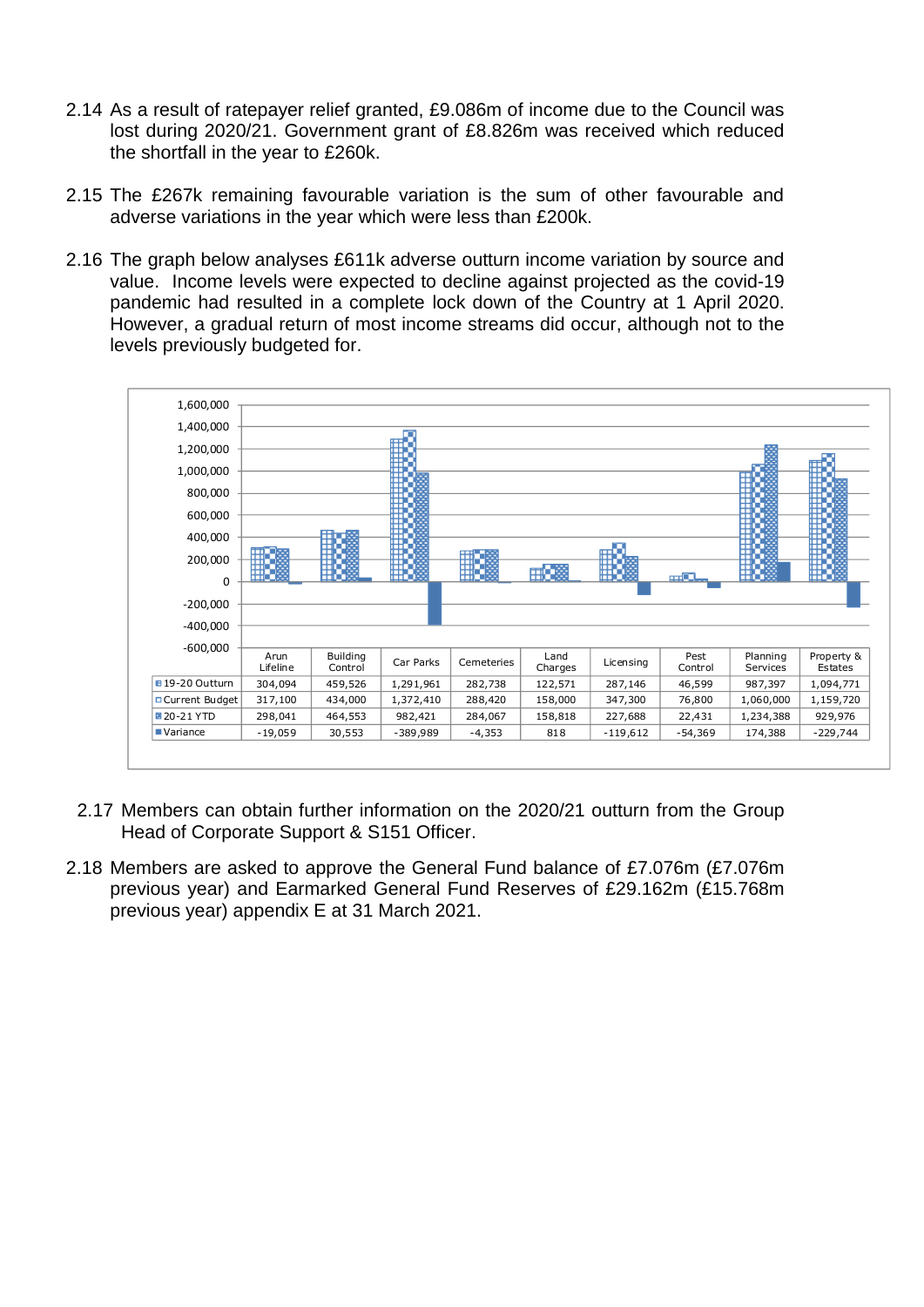### **3 Housing Revenue Account(HRA) (Appendix B)**

- 3.1 Taken together the HRA and Major Repairs Reserve showed a deficit of £113k for the year, compared with a budgeted deficit of £1.726m. The HRA balance at 31 March 2021 was £6.489m, with a further £2.346m held in the Major Repairs Reserve. These balances are expected to significantly reduce over the early years of the HRA Business Plan as a result of the programme of new dwellings and additional expenditure on the housing stock. The budget for 2021/22 is a £1.967m deficit.
- 3.2 Members are asked to approve the HRA balance at 31 March 2021 of £6.489m, and Major Repairs Reserve balance of £2.346m.

### **4. Capital and Asset Management (Appendix C)**

- 4.1 The Council's budget for 2020/21 included several projects which although included in the Capital budget for project management and monitoring purposes cannot, under current accounting regulations, actually be charged to the capital accounts. Expenditure on these projects is transferred from capital to revenue at the end of the financial year and is included in the relevant cabinet portfolio or support service. The result of this transfer is an increase in service expenditure and a corresponding reduction in the amount of capital expenditure financed from revenue (there is accordingly no effect on the Council's total net expenditure). As the Council has changed its governance from the cabinet model to committees, it is suggested that in future budget cycles projects which are not capital are budgeted for in revenue. This will be commenced from the 2022/23 budget process.
- 4.2 A budget of £17.564m for capital and special revenue projects was approved by the Council for 2020/21. In addition, £16.187m was carried forward from 2019/20 to complete approved projects and additional budget of £2.272m approved during the year, giving a current budget of £36.023m. Actual expenditure for the year amounted to £9.402m (£7.7m previous year) on capital schemes and £1.333m (£2.1m previous year) on special revenue projects. As stated in paragraph 4.1 above, the practice of showing special revenue projects as capital will be reviewed during the 2022/23 budget cycle.
- 4.3 The Council's General Fund capital programme is limited by the resources available. The majority of the larger one-off schemes are delivered in partnership in order to maximise external funding and to minimise the risk to the Council.
- 4.4 The delivery of the capital programme was significantly affected in 2019/20 and 2020/21 by the COVID19 pandemic. The delays will continue in to 2021/22 and it is expected that as restrictions are eased and the economy reopened, that work can re-commence and delayed schemes and projects are delivered.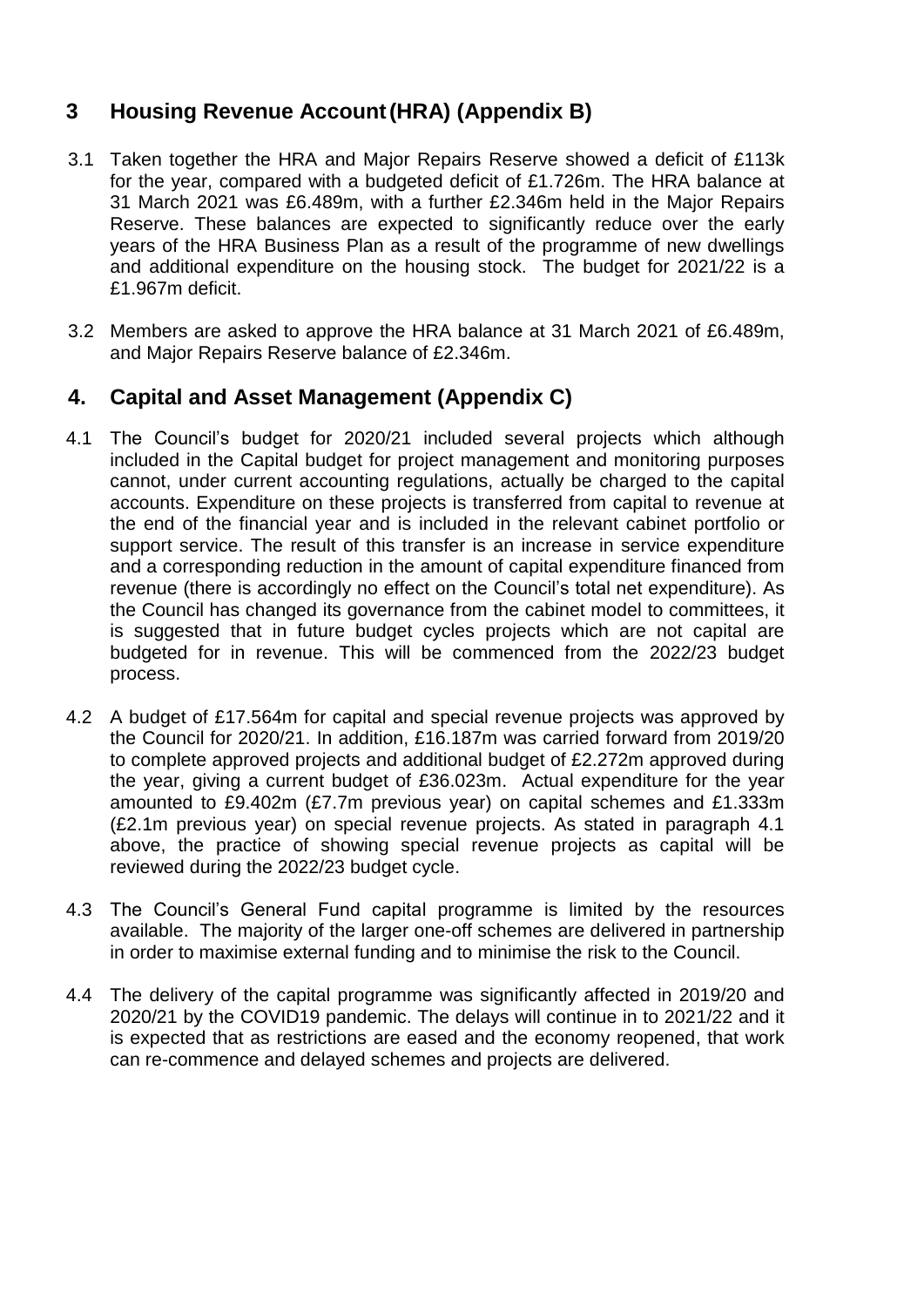- 4.5 On Housing Capital, a number of projects have been delayed due to the pandemic, some of these have now been tendered (e.g. roofing), whilst others are ready to go out to tender (e.g. kitchen & bathrooms). The £1m capital underspend in 2020/21 is therefore required to be carried forward to 2021/22 to allow the programme of works to catch up and be delivered, otherwise it will continue to run behind which will impact future budgets. In addition, there is also pressure to increase the rate at which works are completed that are required by the regulator, for example fire compliance. Members are therefore requested to approve the carry forward of £1m for Housing Capital Projects to 2021/22.
- 4.6 The Council recognises the need to maintain a clear view on the affordability of the above priorities, and the financial model which supports the Business Plan will be regularly updated in the light of changing circumstances.
- 4.7 Appendix C shows, for comparison purposes, all Capital, Asset management and other projects expenditure for the year, including sums transferred to revenue at the end of the year.

### **5 Capital Receipts (Appendix D)**

5.1 The capital receipts statement in appendix D shows total capital receipts of £1.933m as at 31 March 2021 (£2.815m previous year). £0.549m of this figure relates to retained right-to-buy receipts ("1 for 1" receipts) which can only be spent on the provision of new social housing, failing which they must be returned to the Government. One of the approved priorities of the Council's Housing Revenue Account Business Plan is a significant new development programme and the implementation and phasing of this programme will be a key factor in determining whether or not the Council spends its unused receipts within the required time scale.

### **6**. **Earmarked Reserves (Appendix E)**

6.1 The earmarked reserves statement 2020/21 in appendix E shows the amounts set aside from the General Fund in earmarked reserves for future expenditure plans and the amounts posted back from earmarked reserves to meet General Fund expenditure in 2020/21. These reserves were reviewed regularly during 2020/21 to ensure that they are being drawn down as appropriate or returned to General Fund reserve. Earmarked reserves balances increased significantly during 2020/21 mainly due to timing differences in COVID19 government support receipts and the Council being able to apply it correctly. This process ensured the funding would be available for its intended cause after the financial year end. Members are asked to approve the level of earmarked reserves of £29.162m (£15.768m previous year) which included the following s31 grants at 31 March 2021 to aid the Council in its response to the pandemic: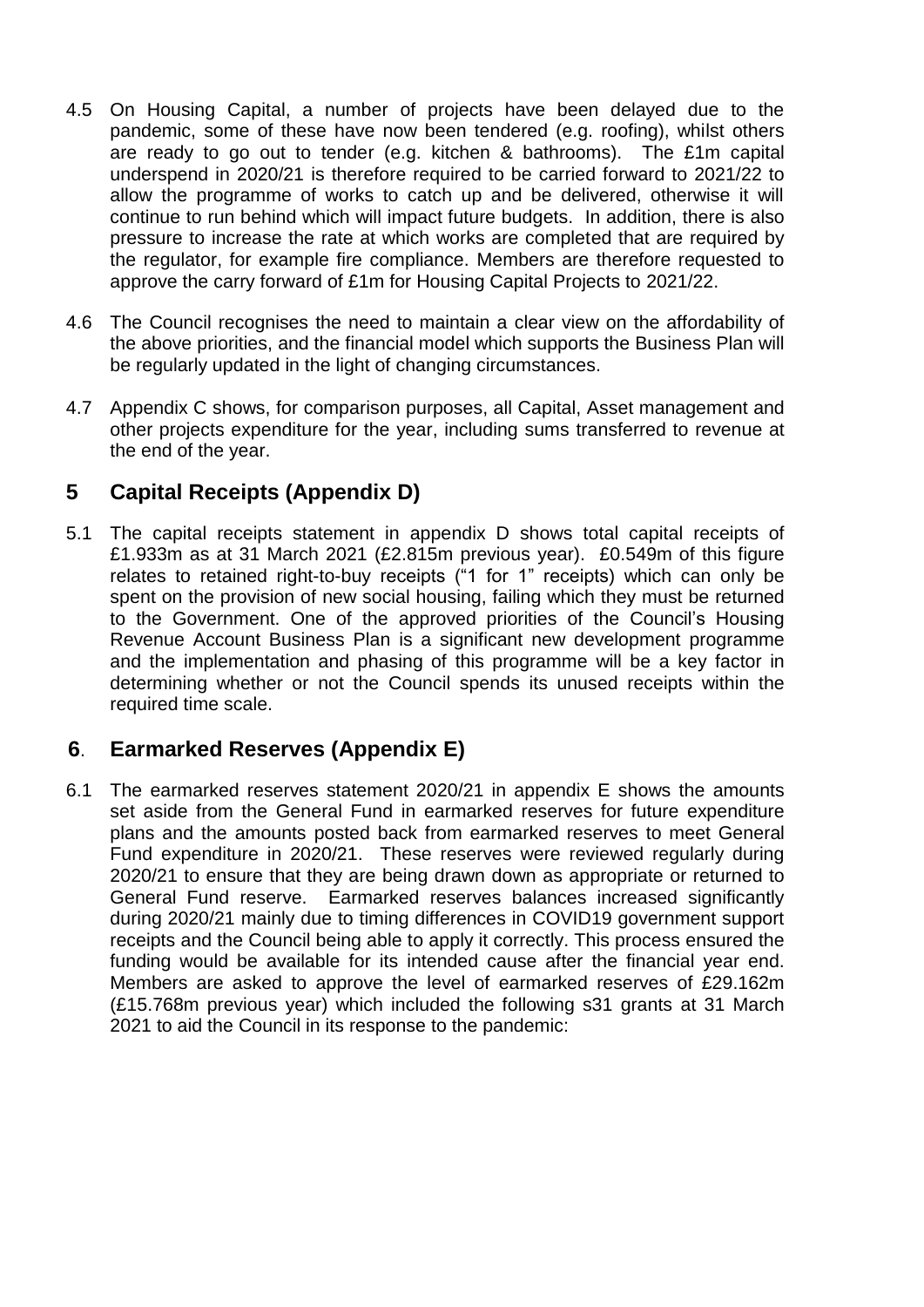| <b>Grant/Reserve</b>                     | £'000  |
|------------------------------------------|--------|
| <b>Business Rates COVID19 Spread</b>     | 10,048 |
| Council Tax COVID19 Spread               | 105    |
| <b>COVID19 Contingency Reserve</b>       | 538    |
| <b>COVID19 Council Tax Hardship Fund</b> | 210    |
| Other grants                             | 265    |
| <b>Total</b>                             | 11,166 |
|                                          |        |

### **7. Section 106 Receipts**

- 7.1 Section 106 agreements, also known as planning obligations, are agreements between developers and Arun District Council (as the local planning authority) that are negotiated as part of a condition of planning consent. The Town and Country Planning Act 1990 enables Arun to negotiate contributions towards a range of infrastructure and services, such as community facilities, public open space, transport improvements and/or affordable housing.
- 7.2 The Council held £9.122m in section 106 developer contributions at 31 March 2021 (£8.544m previous year). Members and officers were updated on S.106 sums at regular intervals during 2020/21 as part of the budget monitoring process.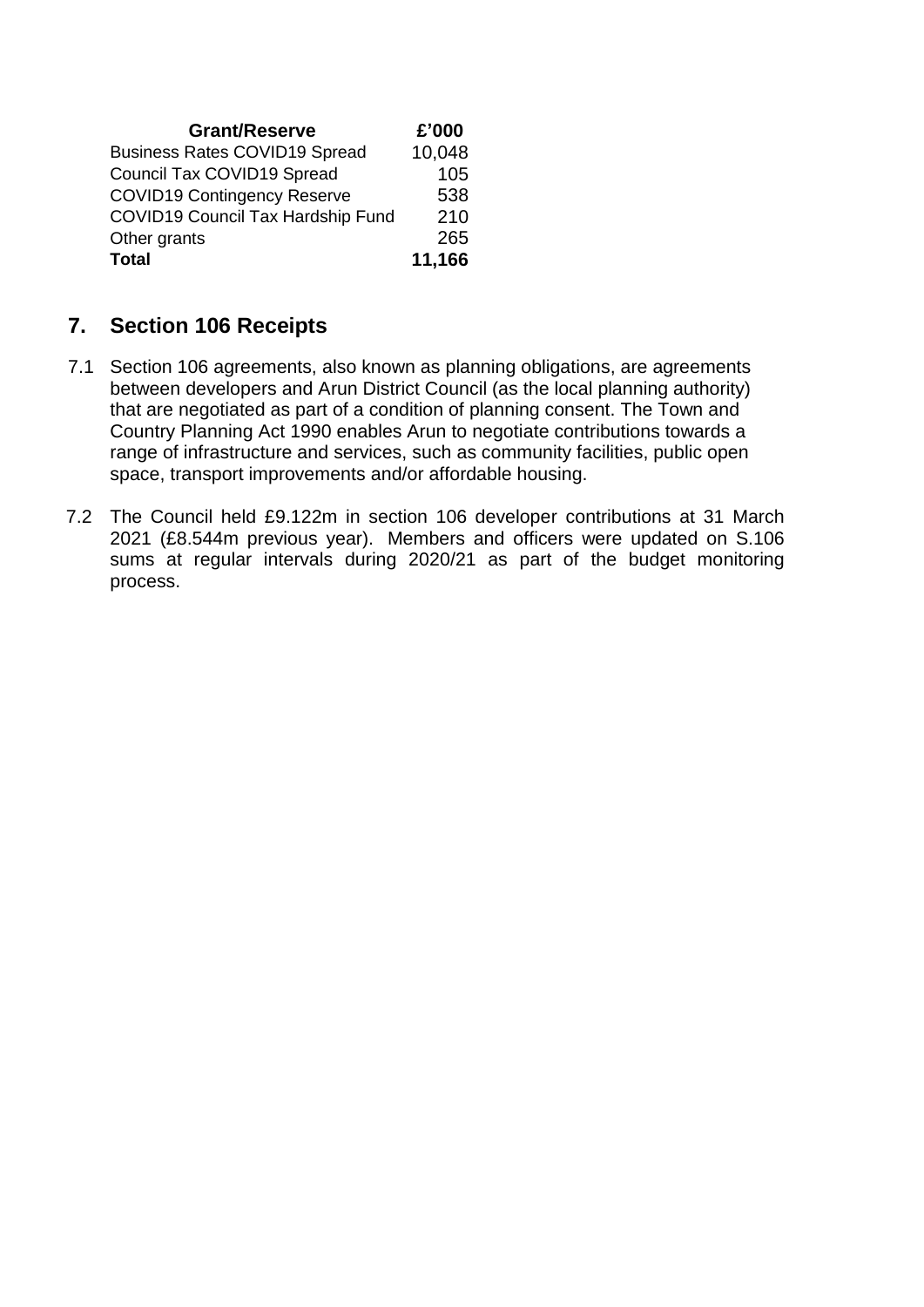### **General Fund Revenue Budget and Outturn 2020/21 Summary**

|                                                  | Original<br><b>Budget</b><br>£'000 | <b>Actual</b><br>£'000  | Variance<br>£'000 |
|--------------------------------------------------|------------------------------------|-------------------------|-------------------|
| <b>Cost of service</b>                           |                                    |                         |                   |
| <b>Community Wellbeing</b>                       | (708)                              | (241)                   | 467               |
| <b>Corporate Support Direct</b>                  | 130                                | 169                     | 39                |
| Economy                                          | 120                                | (40)                    | (160)             |
| <b>Neighbourhood Services</b>                    | 4,725                              | 5,293                   | 568               |
| Planning                                         | (760)                              | (1,036)                 | (276)             |
| <b>Residential Services</b>                      | 939                                | 2,397                   | 1,458             |
| <b>Technical Services</b>                        | (1, 429)                           | (1,360)                 | 69                |
| <b>Support Services</b>                          | 2,120                              | 2,160                   | 40                |
| Establishment                                    | 13,340                             | 13,868                  | 528               |
| Rates                                            | 551                                | 564                     | 13                |
| Insurance                                        | 181                                | 193                     | 12                |
| Recharges                                        | (1,466)                            | (1,460)                 | 6                 |
| <b>Total Cost of Service</b>                     | 17,743                             | 20,507                  | 2,764             |
| <b>Corporate Costs</b>                           |                                    |                         |                   |
| <b>Parish Precepts</b>                           | 4,832                              | 4,832                   | 0                 |
| Other precepts and levies                        | 208                                | 208                     | 0                 |
| Interest and investment income                   | (551)                              | (635)                   | (84)              |
| Contingencies / miscellaneous                    | 1,589                              | $\Omega$                | (1,589)           |
| Contribution to / (from) earmarked reserves      | (1, 454)                           | 13,394                  | 14,848            |
| Capital expenditure financed from revenue        | 2,728                              | 0                       | (2,728)           |
| Pension deficit contributions                    | 1,143                              | 1,201                   | 58                |
| <b>Total corporate costs</b>                     | 8,495                              | 19,000                  | 10,505            |
| <b>Total net budget requirement</b>              | 26,238                             | 39,507                  | 13,269            |
| <b>Financed by:</b>                              |                                    |                         |                   |
| <b>Revenue Support Grant</b>                     | 0                                  | 0                       | 0                 |
| <b>Retained Business Rates</b>                   | (6,028)                            | (14, 855)               | (8,827)           |
| <b>New Homes Bonus</b>                           |                                    | $(2,295)$ $(2,295)$     | O                 |
| Other non-ringfenced grants                      |                                    | $(713)$ $(5,772)$       | (5,059)           |
| <b>Council Tax income</b>                        |                                    | $(16, 445)$ $(16, 445)$ | O                 |
| Collection Fund deficit / (surplus)              |                                    | $(140)$ $(140)$         | 0                 |
| <b>Total external finance</b>                    |                                    | $(25, 621)$ $(39, 507)$ | (13, 886)         |
| <b>Transfer (to) / from General Fund Reserve</b> | 617                                | 0                       | (617)             |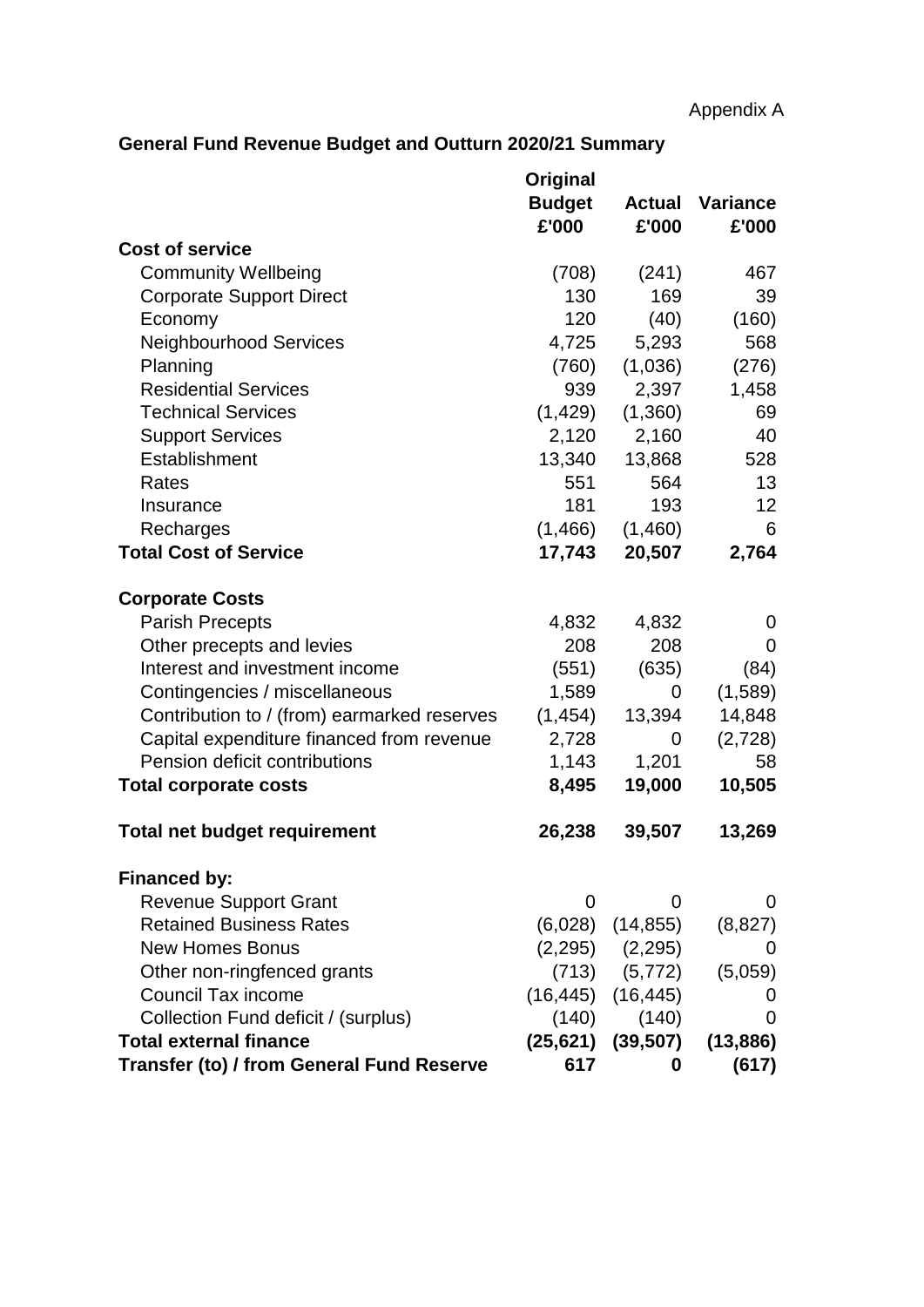### Appendix B

### **Housing Revenue Account Summary 2020/21**

|                                                                  | Original      |           |                 |
|------------------------------------------------------------------|---------------|-----------|-----------------|
|                                                                  | <b>Budget</b> | Actual    | <b>Variance</b> |
|                                                                  | £'000         | £'000     | £'000           |
| <b>Expenditure</b>                                               |               |           |                 |
| Supervision & Management                                         | 5,473         | 5,203     | (270)           |
| Repairs & Maintenance                                            | 3,893         | 4,525     | 632             |
| Financing of capital expenditure                                 | 4,095         | 1,860     | (2,235)         |
| Net Loan charges                                                 | 4,964         | 5,002     | 38              |
| <b>Total Expenditure</b>                                         | 18,425        | 16,590    | (1,835)         |
| <b>Income</b>                                                    |               |           |                 |
| Rents (dwellings, garages, hostels, other                        |               |           |                 |
| property)                                                        | (16,059)      | (15,982)  | 77              |
| Charges for services and facilities                              | (640)         | (501)     | 139             |
| Interest on Balance (net)                                        | (1)           | 7         | 8               |
| <b>Total Income</b>                                              | (16, 700)     | (16, 476) | 224             |
| <b>HRA Surplus/Deficit</b>                                       | 1,725         | 114       | (1,611)         |
|                                                                  | (8,947)       |           | 0               |
| HRA Reserves - Balance brought forward<br>Budget changes in year | (698)         | (8, 947)  | 698             |
| <b>HRA Reserve - Balance carried forward</b>                     | (7,920)       | (8,833)   | (913)           |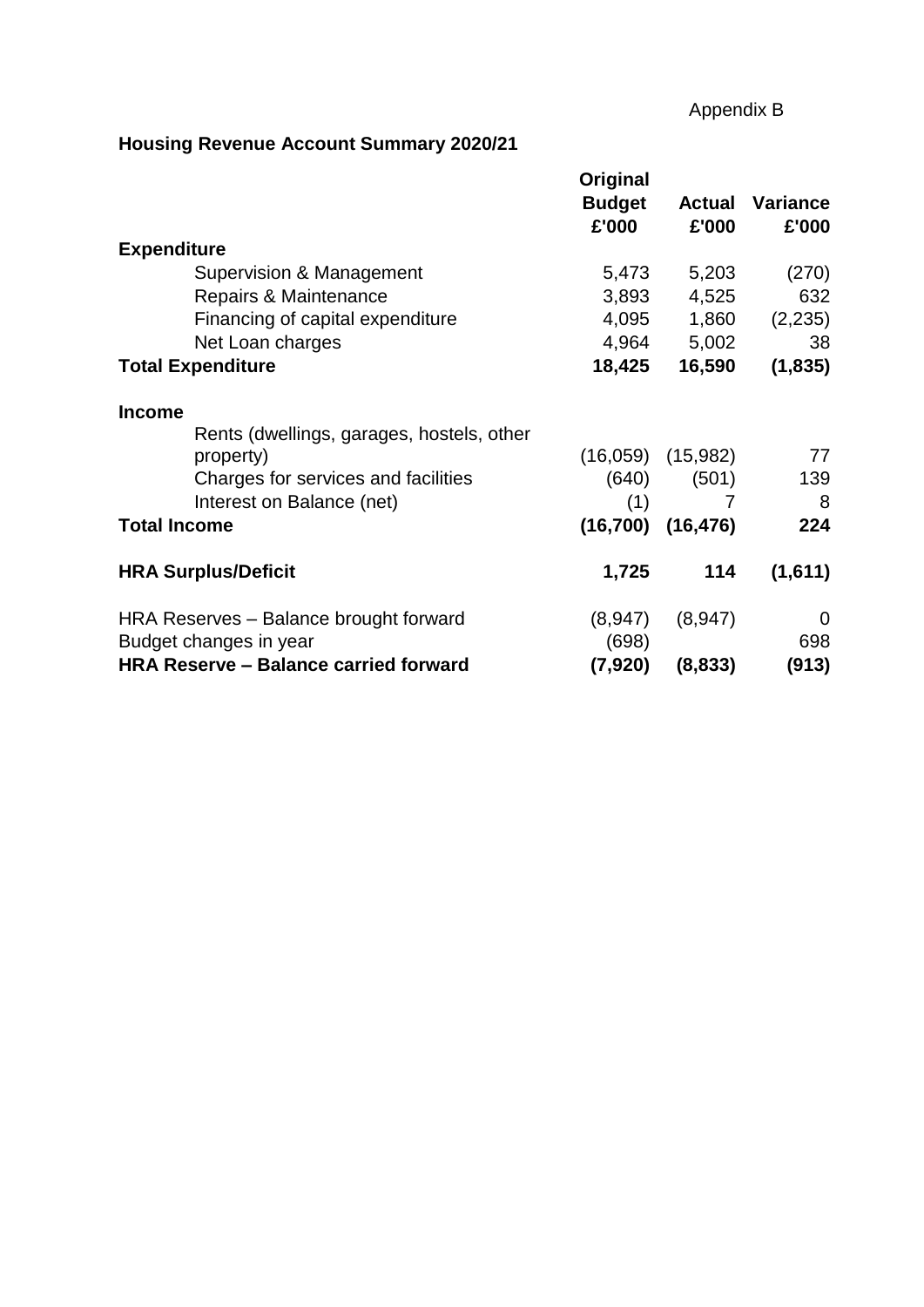## **Capital, Asset Management and other projects Summary 2020/21**

| Portfolio                                     | Original<br><b>Budget</b> | Current<br><b>Budget</b> | Outturn        |
|-----------------------------------------------|---------------------------|--------------------------|----------------|
|                                               | £,000                     | £,000                    | £,000          |
| <b>Community Wellbeing</b>                    |                           |                          |                |
| <b>Littlehampton Wave</b>                     | 0                         | 212                      | 100            |
| <b>Total</b>                                  | 0                         | 212                      | 100            |
| <b>Corporate Support</b>                      |                           |                          |                |
| Arun Improvement Programme                    | 0                         | 281                      | 32             |
| <b>Information Technology</b>                 | 580                       | 934                      | 27             |
| <b>Financial Management System</b>            | 0                         | 80                       | 48             |
| <b>Total</b>                                  | 580                       | 1,295                    | 107            |
| <b>Economy</b>                                |                           |                          |                |
| Littlehampton Public Realm                    | 200                       | 3,035                    | 117            |
| <b>Total</b>                                  | 200                       | 3,035                    | 117            |
| <b>Neighbourhoods</b>                         |                           |                          |                |
| <b>Keystone Centre</b>                        | 0                         | 250                      | 0              |
| Place St. Maur Bognor Regis                   | 0                         | 1,807                    | 31             |
| <b>Sunken Gardens</b>                         | 0                         | 500                      | $\overline{0}$ |
| <b>Play Areas</b>                             | 100                       | 361                      | 161            |
| <b>Total</b>                                  | 100                       | 2,918                    | 192            |
| <b>Residential Services</b>                   |                           |                          |                |
| Housing Improvements & Repairs                | 3,995                     | 2,995                    | 1,967          |
| Housing IT                                    | 0                         | 402                      | 39             |
| <b>Stock Development</b>                      | 9,341                     | 19,744                   | 4,677          |
| <b>Registered Social Landlords</b>            | 0                         | 300                      | 300            |
| <b>Total</b>                                  | 13,336                    | 23,441                   | 6,983          |
| <b>Technical Services</b>                     |                           |                          |                |
| <b>Asset Management</b>                       | 1,848                     | 3,622                    | 1,525          |
| <b>Improvement &amp; Discretionary Grants</b> | 1,500                     | 1,500                    | 1,711          |
| <b>Total</b>                                  | 3,348                     | 5,122                    | 3,236          |
| <b>Summary</b>                                |                           |                          |                |
| <b>GENERAL FUND</b>                           | 4,228                     | 12,882                   | 4,052          |
| <b>HOUSING REVENUE ACCOUNT</b>                | 13,336                    | 23,141                   | 6,683          |
| <b>Total</b>                                  | 17,564                    | 36,023                   | 10,735         |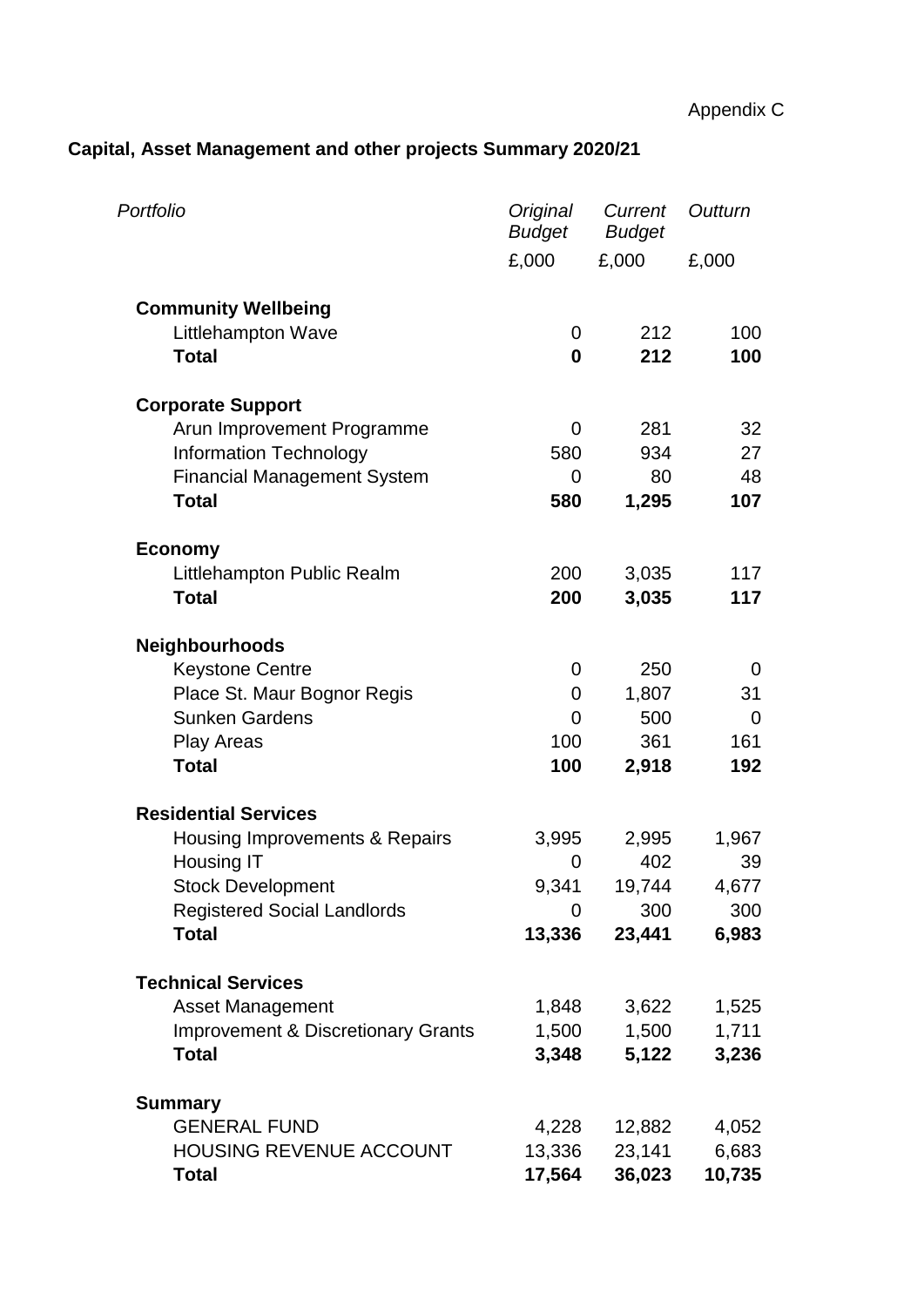### **Capital Receipts 2020/21**

|                                       | £,000   |
|---------------------------------------|---------|
| Balance at 1 April 2020               | 2,815   |
| Receipts during year (net of pooling) | 707     |
| Financing of capital expenditure      | (1,589) |
| Balance at 31 March 2021*             | 1,933   |

\* Figure includes £0.549m of "1 for 1" receipts which can only be used for the acquisition or building of new social housing.